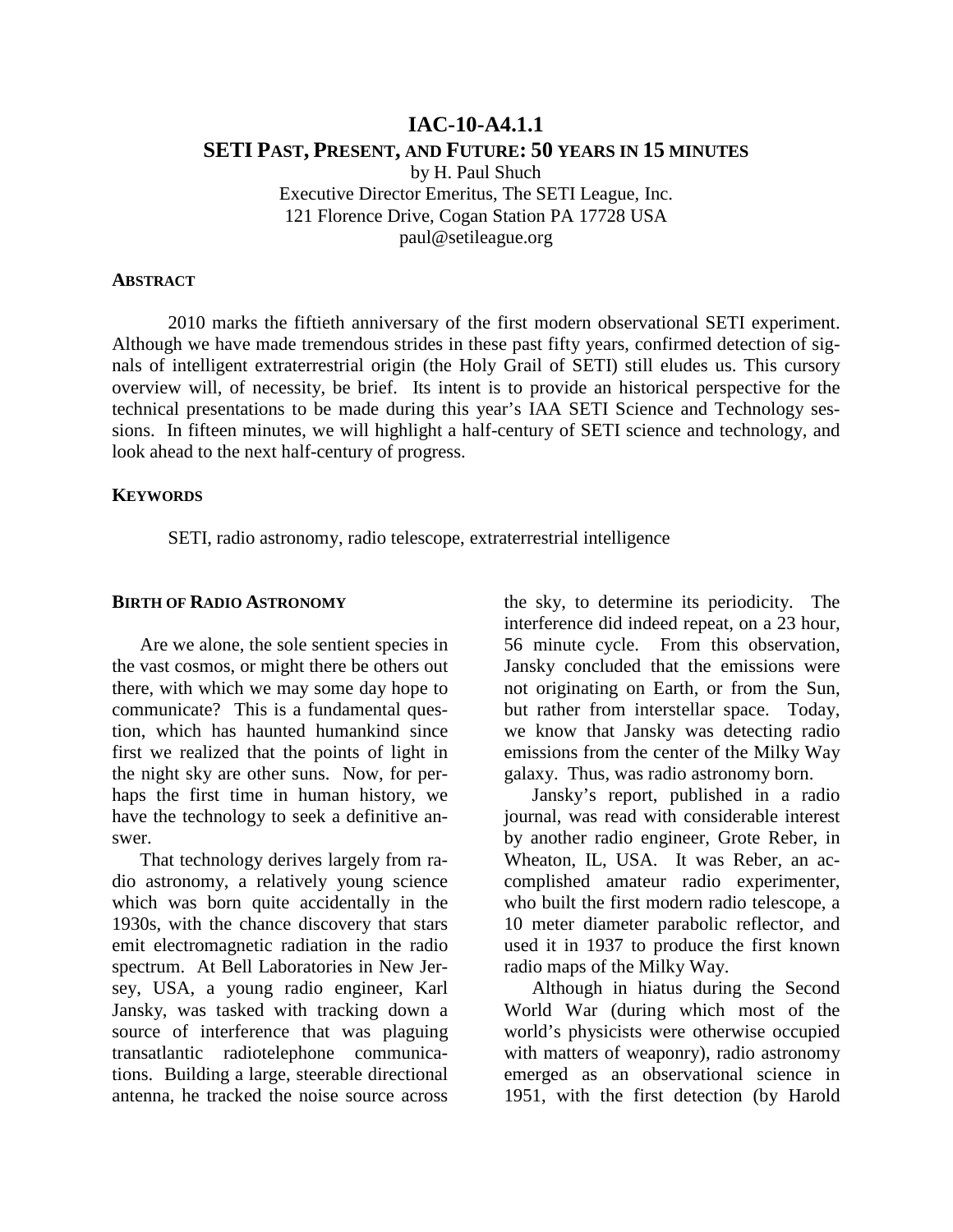Ewen, a graduate student at Harvard University, and his research advisor, Edward Purcell) of the 21 cm hyperfine emissions from interstellar Hydrogen, the most abundant element in space.

### **RADIO TELESCOPE MODALITIES**

The three primary operating modes for modern radio telescopes include radiometry, spectroscopy, and interferometry. Each mode requires unique hardware and a specific experimental design.

The early observations of Jansky and Reber are examples of total-power radiometry, a time-domain measurement in which the thermal blackbody emissions from astrophysical sources are plotted against antenna aiming coordinates. Aiming can be either dynamic (i.e., actively varying the antenna in azimuth or elevation) or drift-scan (in which the Earth's rotation causes the antenna to sweep varying right ascensions over time). Radiometers are the simplest of radio telescopes, requiring only that the incoming signal be sufficiently amplified, and then applied to a square-law detector.

Spectroscopy is a frequency-domain mode, used to observe the molecular absorption or emission lines of the source being monitored. Ewen's pioneering hydrogen emission detection was an early example of astrophysical radio spectroscopy. In its most common implementation, spectroscopes involve downconversion of a portion of the electromagnetic spectrum, using a fixed intermediate frequency and a swept local oscillator.

Interferometry uses the interference fringes from multiple antennas to generate a spatial-domain image of an area of space. Interferometers require complex digital correlators along with well-matched antennas and receivers. Examples of advanced interfometers include the 27-dish Very Large Array (VLA) in Socorro, New Mexico, USA, and the 30-dish Giant Meterwave Radio Telescope (GMRT) in Khodad, India.

### **EARLY SETI SCIENCE**

The notion that existing radio telescopes were capable of receiving purported artificial transmissions from distant, technologically advanced civilizations was first articulated by Cocconi and Morrison exactly a half-century ago. Their short paper "Searching for Interstellar Communications" in the journal Nature (1959) is generally regarded as the blueprint for the modern Search for Extra-Terrestrial Intelligence (SETI).

Even as that paper was in press, Frank Drake, then a young radio astronomer at the newly formed National Radio Astronomy Observatory (NRAO) in Green Bank, West Virginia, USA, was quietly preparing to perform the very experiment which the two Cornell professors were proposing. Drake and Coconni/Morrison had independently arrived at similar search strategies, and independently derived nearly identical experimental designs. Clearly, SETI science was ready to be born.

*Project Ozma*, Drake's Green Bank effort, observed two nearby sun-like stars (Tau Ceti and Epsilon Eridani) for a few weeks in the Spring of 1960, scanning a narrow band of frequencies surrounding the Hydrogen emission line, using an 85 foot diameter parabolic reflector. Drake's receiver effectively combined radiometry and spectroscopy, in that it employed a square-law detector, but scanned a range of frequencies related to a known astrophysical emission line. Although he detected no promising candidate signals, Drake's *Project Ozma* served as a model of hundreds of SETI searches to follow.

The year after conducting *Project Ozma,*  Drake convened at Green Bank the world's first scientific conference devoted to SETI. The agenda for that week-long meeting con-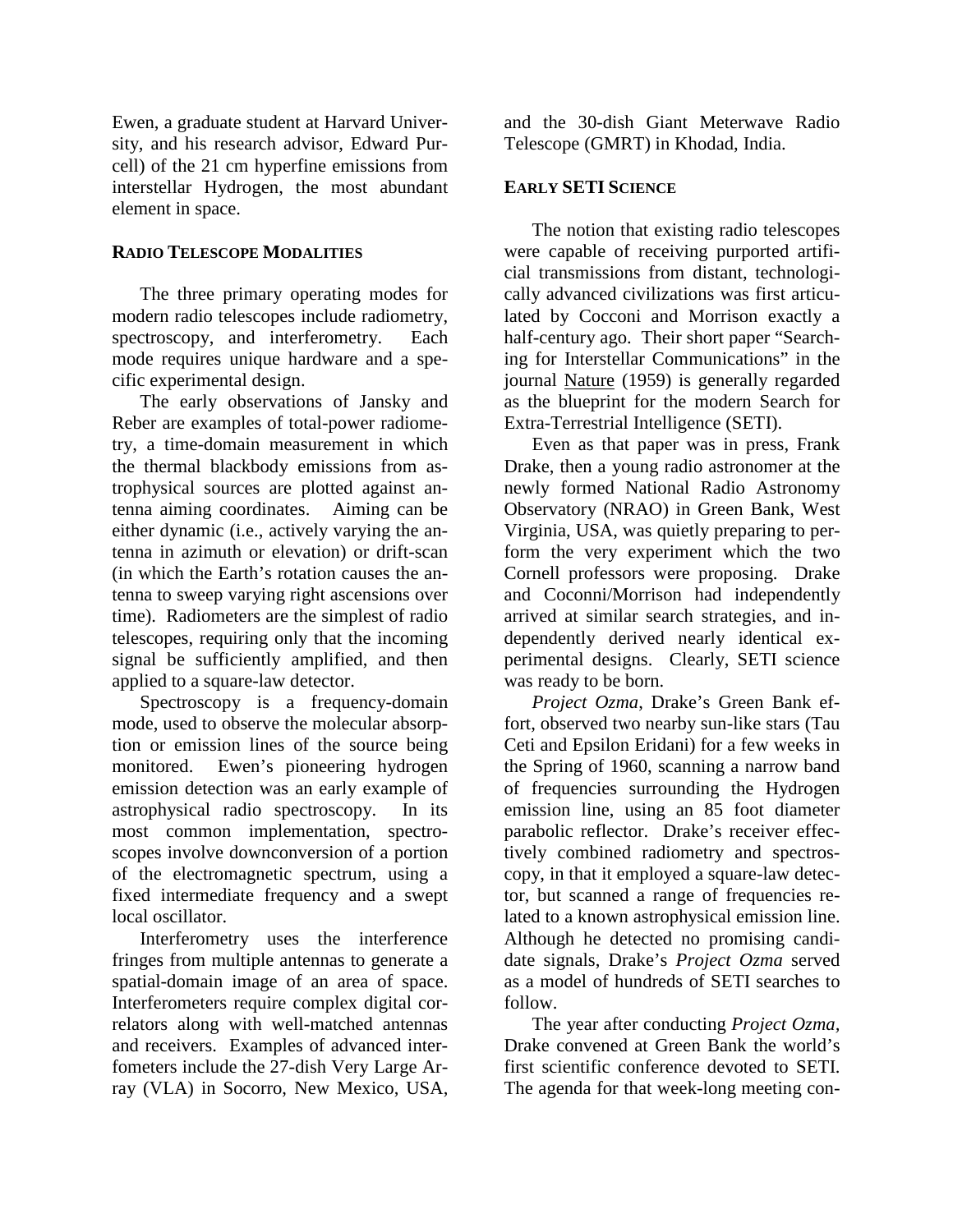sisted of seven topics, touching upon various astrophysical, biological, technological, and societal aspects of the emergence of potential communications partners in the cosmos. Stringing those seven topics together into a multiplicative model, Drake created the now-famous Drake Equation, a tool widely used for estimating the number of communicative civilizations which might exist in our Milky Way galaxy.

## **THE NASA YEARS**

In the summer 1971, a landmark study was conducted at the NASA Ames research center in Mountain View, California, USA. Chaired by Dr. Bernard M. Oliver, then vice-president of engineering for the Hewlett-Packard company, *Project Cyclops* sought to design (on paper) the ultimate SETI receiving system which could be conceived, if money were no object.

A proposed interferometer array, consisting ultimately of 900 large parabolic reflector antennas coupled to an advanced optical computer for multi-channel spectral analysis, would have cost in the tens of Billions of US dollars. It was never seriously considered for funding, and hence never built. However, the resulting publication (which was reprinted in 1996, and is still available) serves to this day as a blueprint for how large-scale SETI hardware and software might be developed.

A modestly funded NASA SETI program followed in the US. In other countries, parallel studies ensued, each receiving limited government or institutional financial support. Most borrowed limited observing time on existing radio telescopes.

The NASA SETI office, headquartered at the Ames Research Center, where the Project Cyclops studies had been conducted, expended significant effort on the development of advanced Multi-Channel Spectrum Analyzers (MCSAs) capable of scanning

hundreds to thousands of MHz of the electromagnetic spectrum in real time. This was in marked contrast to earlier SETI efforts, whose receivers had been restricted to merely a few tens to hundreds of kHz of bandwidth.

NASA SETI launched a ten-year, twopronged search in October of 1992, significantly the five hundredth anniversary of Columbus' first voyage of discovery. Its two complementary strategies involved a targeted search of nearby sun-like stars, and a methodical sweep of the entire sky for signals emanating from the vicinity of stars not specifically known to us. Each search strategy required a different instrumentation approach. Targeted searches are conducted by tracking known stars with the largest, highest gain antennas available, for hours on end. Sky surveys, on the other hand, tend to be operated in meridian transit (drift scan) mode, employing smaller antennas (to provide increased spatial coverage) and limiting observing time in any one direction, in favor of maximizing sky coverage. As an analogy to the differing equipment capabilities required for each of these two modalities, you can mentally contrast optically viewing the night sky through a toilet paper roll, vs. a soda straw.

Although budgeted at a mere five cents per US citizen per year, NASA SETI's \$12.6 million annual budget proved an easy target for legislators. The US Congress cancelled the NASA SETI program in 1993, after just one year of observations (and, in the process, reduced the federal deficit by 0.0006 percent). Some in the SETI community have taken this as definitive proof that there exists no intelligent life in Washington.

### **PRIVATIZATION OF SETI**

With the demise of NASA SETI, two nonprofit organizations in the US stepped up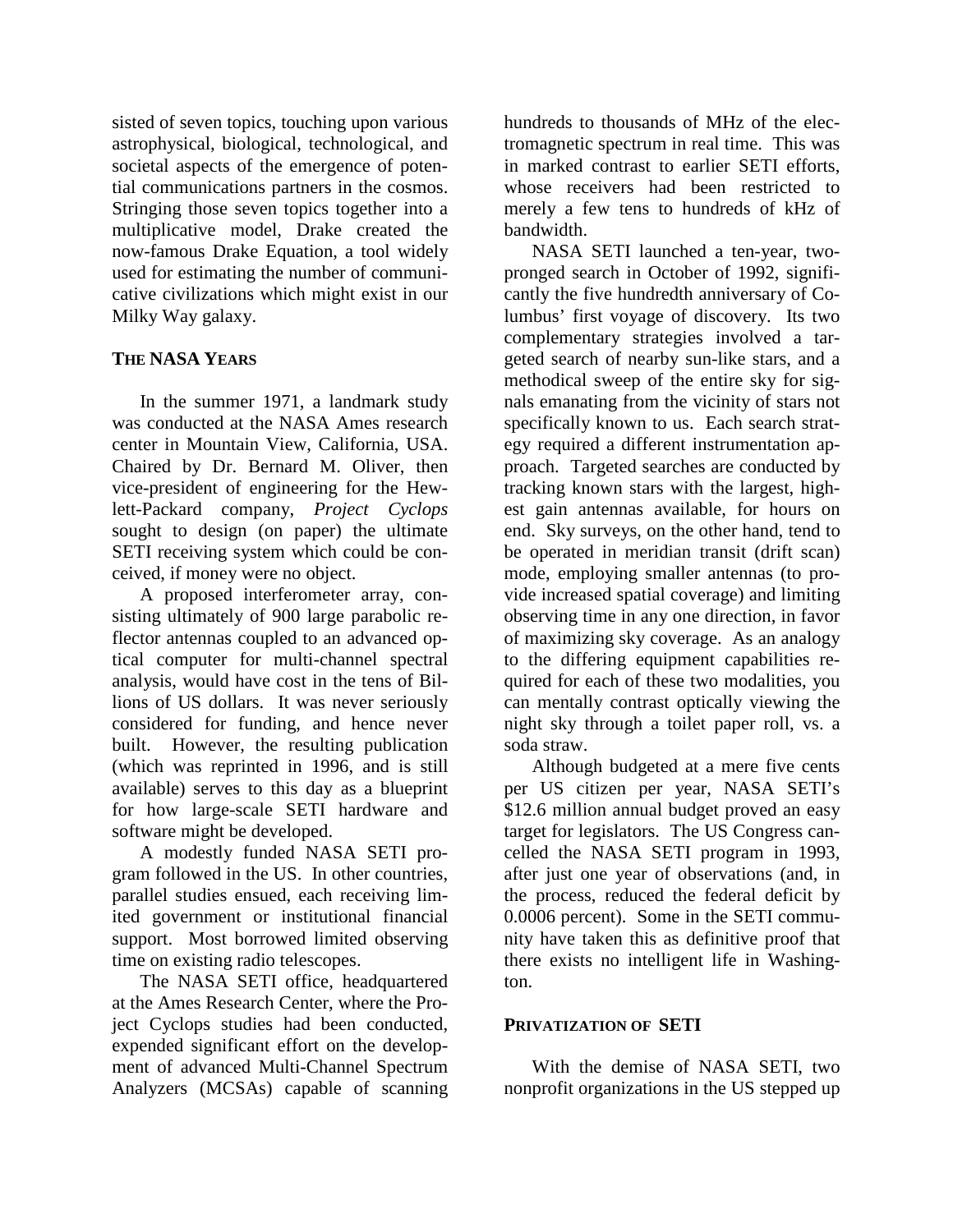to privatize and continue SETI research. The California-based SETI Institute revived the targeted-search prong of the late NASA SETI program in 1995, under the guise of *Project Phoenix* (symbolically named for having risen from the ashes of its predecessor search). The SETI Institute secured for its *Project Phoenix* observations the spectral analysis equipment which it had previously developed on contract in support of NASA SETI.

In ten years of observations involving renting time on large radio telescopes at Parkes and Mopra in Australia, Green Bank in West Virginia, Woodbury in Georgia (US), Arecibo in Puerto Rico, and at Jodrell Bank, UK, *Project Phoenix* monitored 1,000 nearby sun-like stars across a substantial portion of the microwave spectrum. The project employed sophisticated follow-up detection procedures to validate candidate signals and eliminate terrestrial interference. *Project Phoenix* achieved a null result, in that none of its candidate signals passed the follow-up detection test.

Beginning in 1996 from donated office space in New Jersey, the nonprofit SETI League's *Project Argus* is an ongoing attempt to resurrect the all-sky survey component of the NASA SETI effort. *Project Argus* is named for the mythical Greek guardbeast who had 100 eyes and could see in all directions at once. It seeks to see in all directions at once, in real time, by bringing online thousands of small radio telescopes around the world, built and operated by dedicated amateur radio astronomers, whose efforts are coordinated through the internet. To date, *Project Argus* has 144 stations in operation, in 27 different countries on all seven continents. It too has yet to detect conclusive evidence of ETI.

### **DEDICATED SETI INSTRUMENTS**

While in recent years dozens of SETI experiments have begged, borrowed, or bought observing time on various radio telescopes in England, Germany, Russia, Argentina, Italy, Japan, Australia, Puerto Rico, and elsewhere, ever since the *Project Cyclops* study the dream of a full-time SETI observatory, optimized for the detection of intelligently generated extraterrestrial signals, has remained foremost in the minds of SETI scientists.

In 1999 the nonprofit, membershipsupported SETI League began planning its *Array2k* observatory. Receiver prototypes were constructed and tested, key technologies developed and patented, land acquired in New Jersey, and a prototype *Very Small Array* (VSA) constructed in Pennsylvania, before global economic conditions brought an end to the project's private funding. It is hoped that work on this instrument can resume, should new funding materialize.

In California, the nonprofit SETI Institute has been a little more fortunate in securing funding for its Allen Telescope Array (ATA). Planned as a phased array of 350 Gregorian antennas with cryogenically cooled broadband front-ends and fiber-optic links to its advanced MCSA, the ATA is currently online with 42 dishes operational.

When fully implemented, it is expected that the ATA will permit fulltime SETI observations of the entire sky which can be seen from its location in Hat Creek in Northern California, and will be used to survey upwards of one million stars across the entire microwave spectrum.

### **SIGNAL ANALYSIS TECHNIQUES**

A challenge facing all SETI observatories, extant and planned, is differentiation between candidate signals and the everpresent natural background noise of the cosmos. Whereas natural thermal emissions are broadband, extending across the entire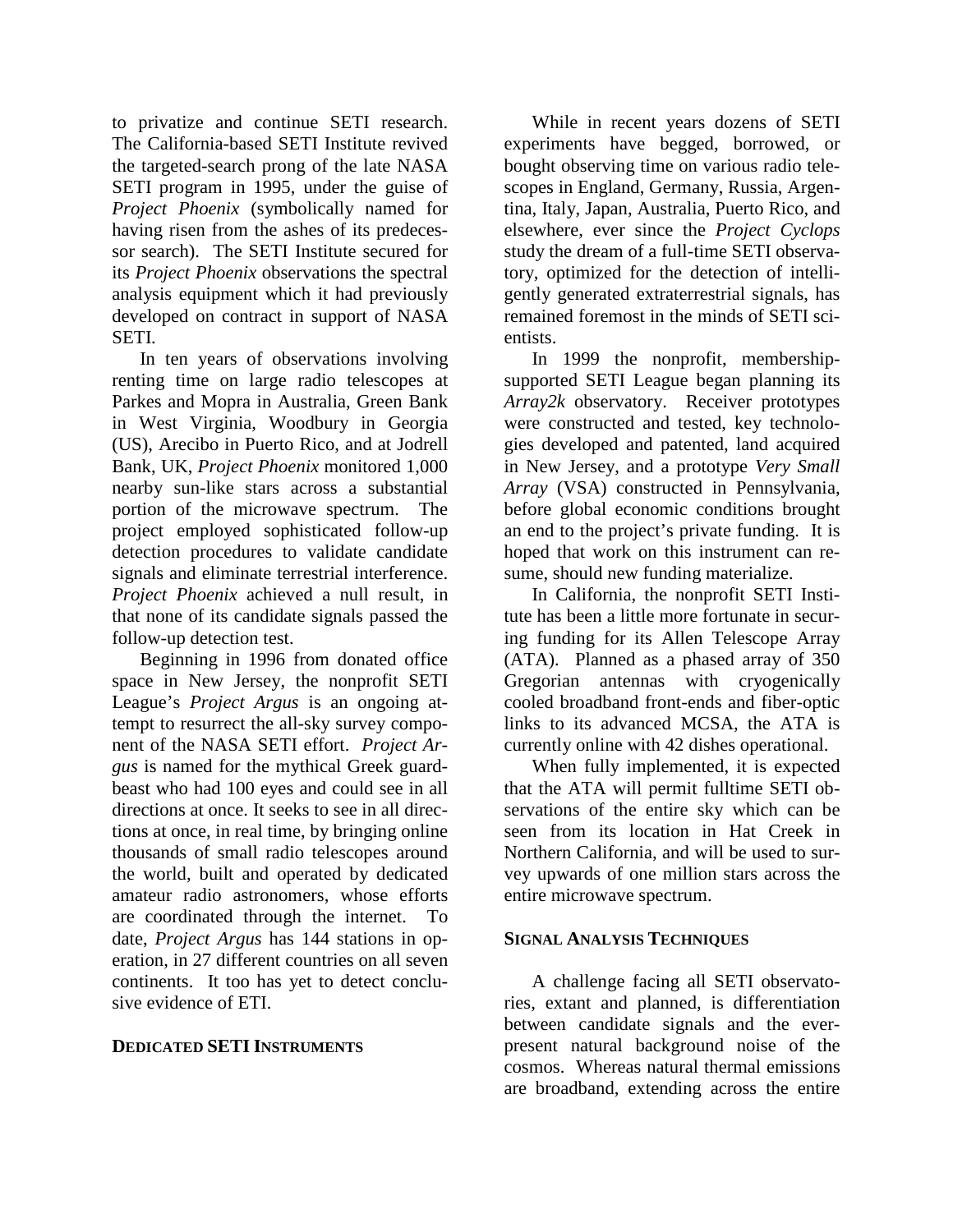electromagnetic spectrum, it is expected that signals used for deliberate electronic communication over interstellar distances will likely have narrow-band components. Thus, minimizing receiver bandwidth is an accepted technique for pulling such weak signals out of the noise.

However, the actual frequency of transmission is not known to us *a priori*. The quietest portion of the electromagnetic spectrum that could efficiently support interstellar contact is extremely wide, spanning from a few hundred MHz to tens of GHz. Assuming a sufficiently narrowband receiver, there are billions of possible frequencies to which it might be tuned. Here is where digital signal processing (DSP) techniques become an important part of SETI research.

It is common SETI practice to receive, amplify, filter, and digitize extremely wide portions of the electromagnetic spectrum. DSP is then employed to subdivide the broad received spectrum into a multitude of contiguous, vanishingly narrow frequency bins, each of which excludes much of the broad spectrum of noise so as to maximize signal to noise ratio. Most frequently, the fast Fourier transform (FFT) is employed to produce these narrow bins. At 1 Hz of bin width, for example, a 1 billion point FFT can simultaneously monitor all 1 billion such 1 Hz channels within 1 GHz of bandwidth.

A limitation of the FFT is that it is optimized for the detection of sinusoidal signal components. If the nature of the incoming signal is unknown, one would desire an adaptive transform to detect it. One such tool, which makes no *a priori* assumptions as to the characteristics of the signals hidden in the noise, is the Karhunen-Leove transform (KLT). SETI scientists have for years sought, with mixed success, to implement the KLT on radio telescopes in Ohio, Italy, and elsewhere.

Unfortunately, the KLT is extremely demanding of computer power. As the state of the art in computer technology continues to experience Moore's Law exponential growth, it is felt that the KLT will eventually displace the FFT as the SETI signal analysis algorithm of choice.

### **HALLMARKS OF ARTIFICIALITY**

Most SETI scientists hold that detection of artificially generated electromagnetic waves remains the most likely mechanism of contact between humans and ETI, at least at our present state of technological development, and excluding from consideration any laws of nature not presently in evidence. The photon is, after all, the fastest spaceship known to man. It travels relatively unimpeded through the interstellar medium, at the fastest speed which our understanding of physics would allow.

Based upon the primitive state of Earth's communications technology, such contact is most likely to occur in the microwave spectrum, although optical SETI is becoming more viable. We would have a high confidence level that such contact had taken place upon simultaneous detection (at widely separated terrestrial coordinates) of signals of sufficient duration or periodicity to allow multiple independent observations. In addition, such signals must exhibit some reasonable combination of the following hallmarks of artificiality:

- spatial / temporal characteristics consistent with sidereal motion,
- coherence not achievable by known natural emission mechanisms,
- Doppler signatures indicative of planetary motion,
- frequency selection which exhibits a knowledge of one or more universal constants, and